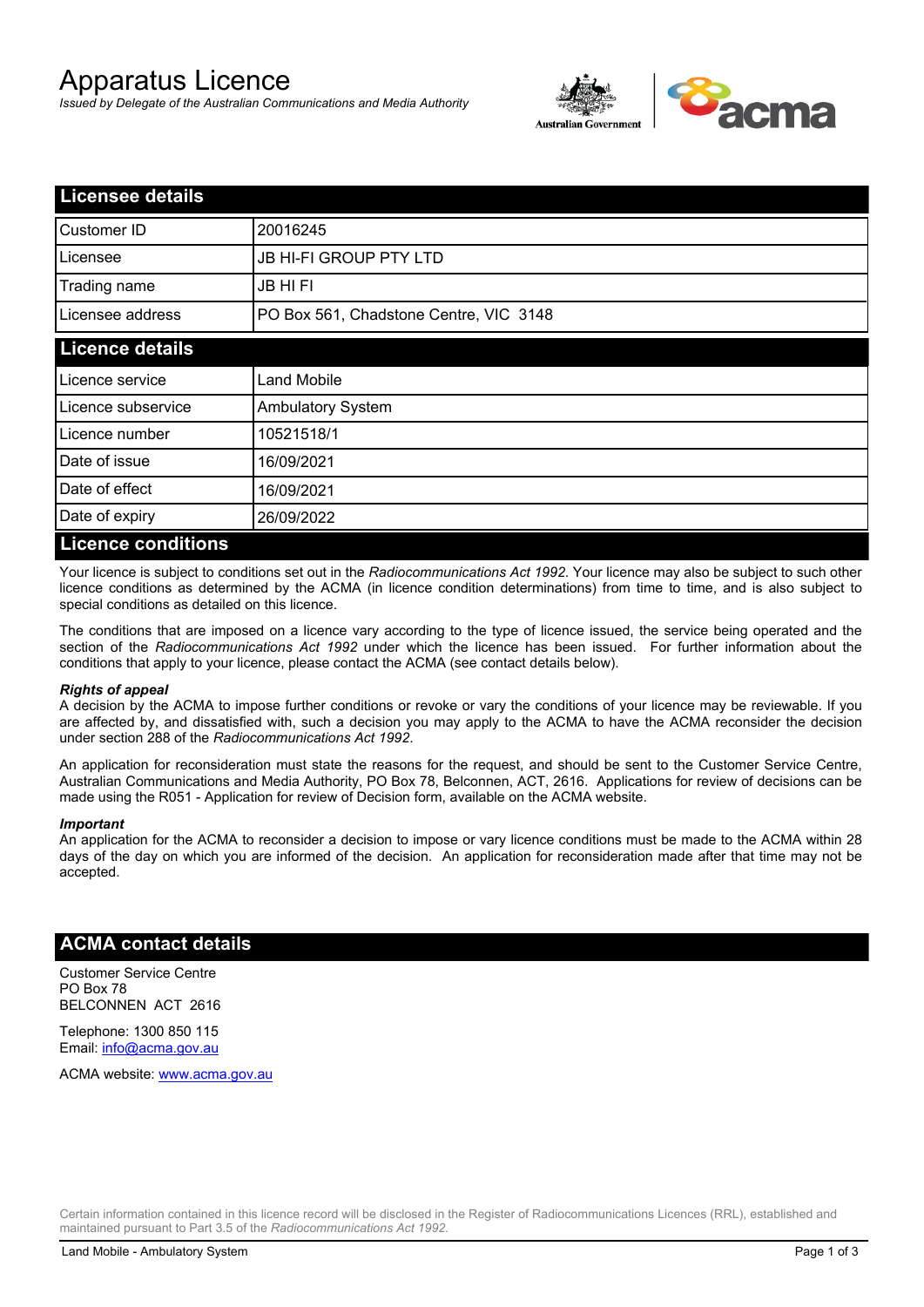# **Advisory Notes applying to licence no.: 10521518/1**

Conditions applicable to the operation of Ambulatory System station(s) authorised under this licence can be found in the Radiocommunications Licence Conditions (Apparatus Licence) Determination and the Radiocommunications Licence Conditions (Land Mobile Licence) Determination. Copies of these determinations are available from the ACMA and from the ACMA home page (www.acma.gov.au).